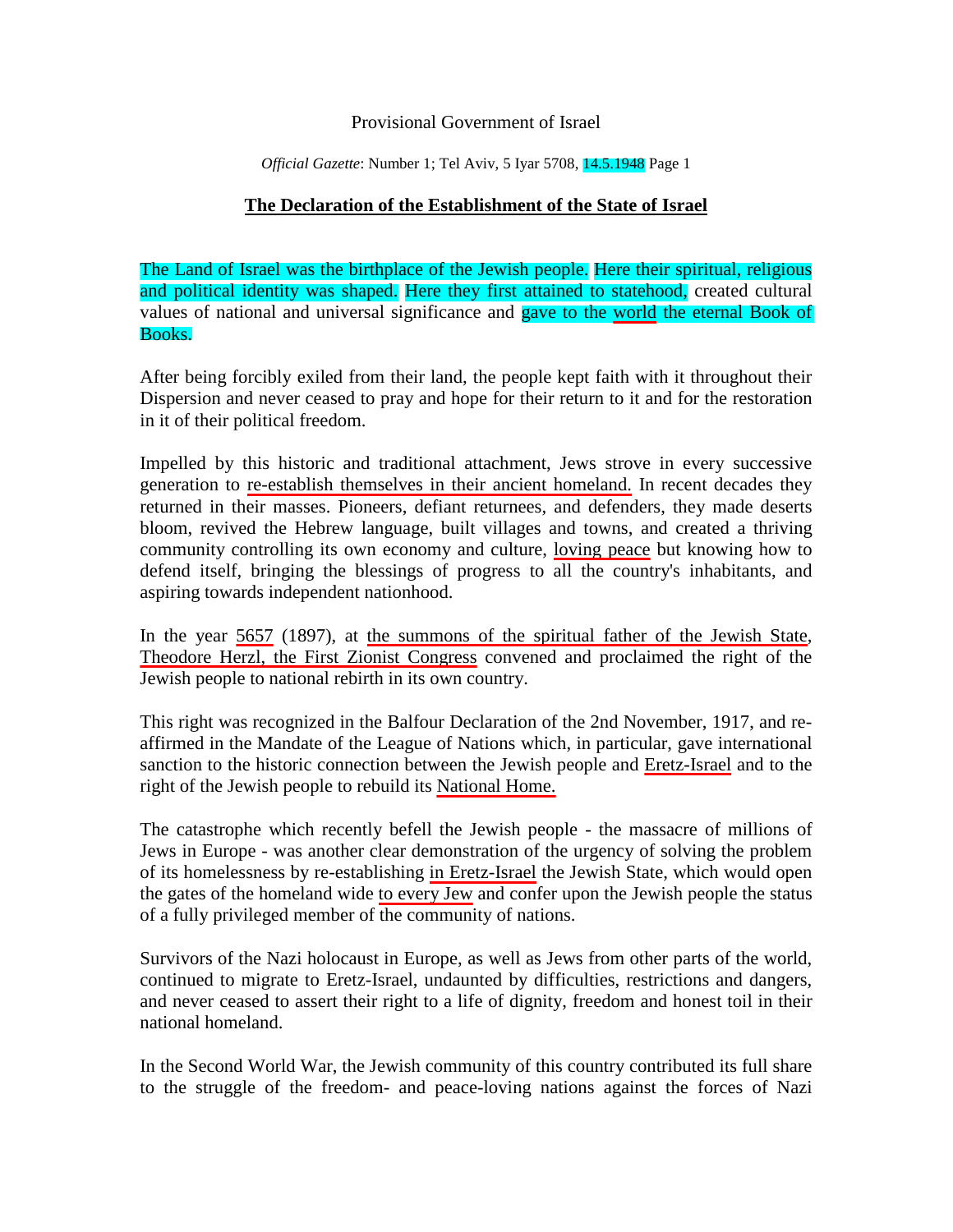wickedness and, by the blood of its soldiers and its war effort, gained the right to be reckoned among the peoples who founded the United Nations.

On the 29th November, 1947, the United Nations General Assembly passed a resolution calling for the establishment of a Jewish State in Eretz-Israel; the General Assembly required the inhabitants of Eretz-Israel to take such steps as were necessary on their part for the implementation of that resolution. This recognition by the United Nations of the right of the Jewish people to establish their State is irrevocable.

This right is the natural right of the Jewish people to be masters of their own fate, like all other nations, in their own sovereign State.

Accordingly we, members of the People's Council, representatives of the Jewish Community of Eretz-Israel and of the Zionist Movement, are here assembled on the day of the termination of the British Mandate over Eretz-Israel and, by virtue of our natural and historic right and on the strength of the resolution of the United Nations General Assembly, hereby declare the establishment of a Jewish state in Eretz-Israel, to be known as the State of Israel.

We declare that, with effect from the moment of the termination of the Mandate being tonight, the eve of Sabbath, the 6th Iyar, 5708 (15th May, 1948), until the establishment of the elected, regular authorities of the State in accordance with the Constitution which shall be adopted by the Elected Constituent Assembly not later than the 1st October 1948, the People's Council shall act as a Provisional Council of State, and its executive organ, the People's Administration, shall be the Provisional Government of the Jewish State, to be called "Israel." The State of Israel will be open for Jewish immigration and for the Ingathering of the Exiles; it will foster the development of the country for the benefit of all its inhabitants; it will be based on freedom, justice and peace as envisaged by the prophets of Israel; it will ensure complete equality of social and political rights to all its inhabitants irrespective of religion, race or sex; it will guarantee freedom of religion, conscience, language, education and culture; it will safeguard the Holy Places of all religions; and it will be faithful to the principles of the Charter of the United Nations.

The State of Israel is prepared to cooperate with the agencies and representatives of the United Nations in implementing the resolution of the General Assembly of the 29th November, 1947, and will take steps to bring about the economic union of the whole of Eretz-Israel.

We appeal to the United Nations to assist the Jewish people in the building-up of its State and to receive the State of Israel into the community of nations.

We appeal - in the very midst of the onslaught launched against us now for months - to the Arab inhabitants of the State of Israel to preserve peace and participate in the upbuilding of the State on the basis of full and equal citizenship and due representation in all its provisional and permanent institutions.